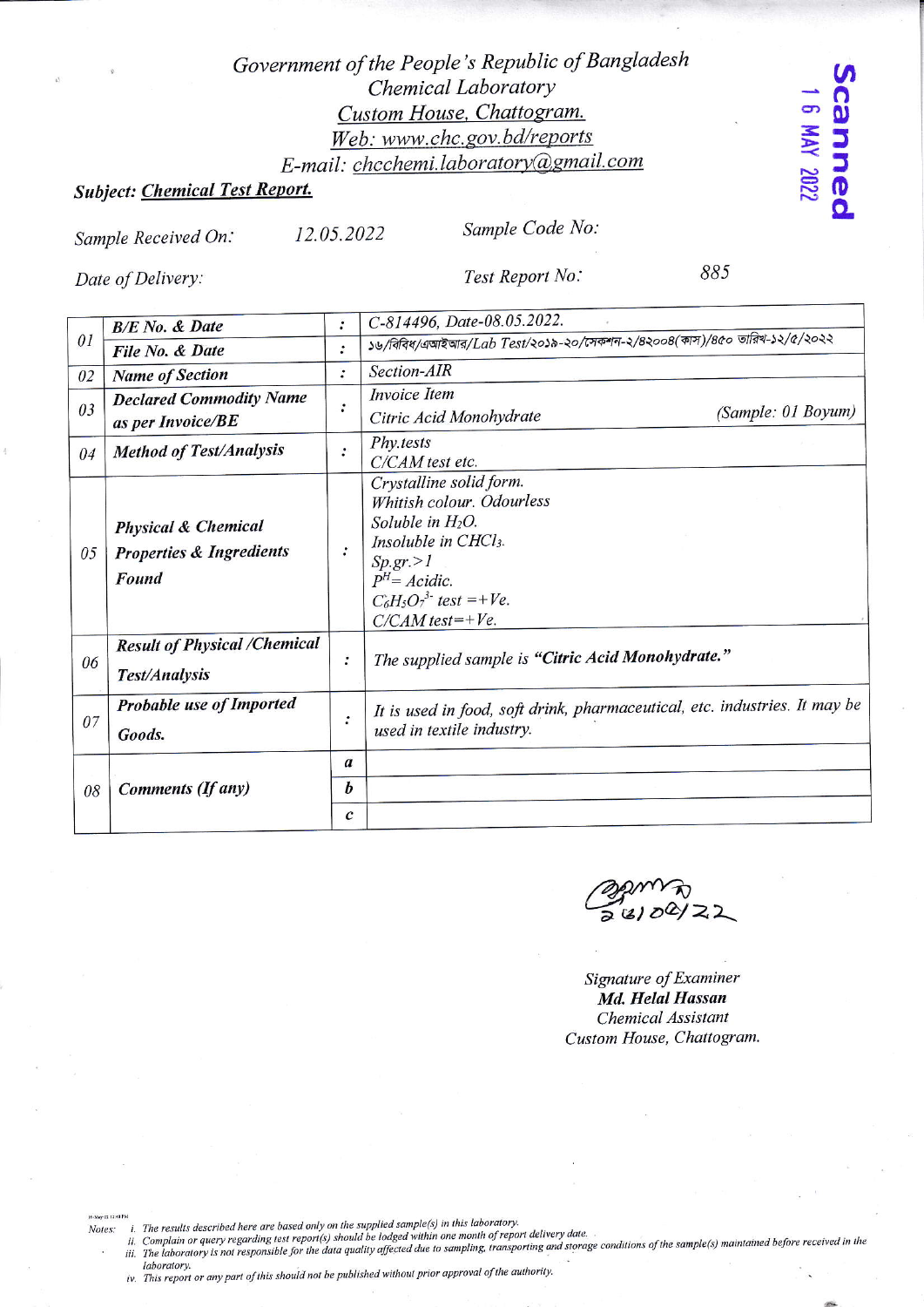## Government of the People's Republic of Bangladesh Chemical Laboratory Custom House, Chattogram. Web: www.chc.gov.bd/reports E-mail: chcchemi.laboratory@gmail.com

### **Subject: Chemical Test Report.**

8 MAY 2022

canneo

Sample Received On:

12.05.2022

Sample Code No:

Date of Delivery:

Test Report No:

885

| 01 | <b>B/E</b> No. & Date                                                          | $\ddot{\cdot}$   | C-814496, Date-08.05.2022.                                                 |  |
|----|--------------------------------------------------------------------------------|------------------|----------------------------------------------------------------------------|--|
|    | File No. & Date                                                                | $\ddot{\cdot}$   | ১৬/বিবিধ/এআইআর/LAB TEST/১৯-২০/সেকশন-২/৪২০০৪(কাস)/৪৫০ , তারিখ-১২/০৫/২০২২    |  |
| 02 | <b>Name of Section</b>                                                         | $\ddot{\cdot}$   | Section-AIR                                                                |  |
| 03 | <b>Declared Commodity Name</b>                                                 |                  | <b>Invoice</b> Item                                                        |  |
|    | as per Invoice/BE                                                              | $\ddot{\cdot}$   | (Sample: 01 Boyum)<br>Citric Acid Anhydrous                                |  |
| 04 | <b>Method of Test/Analysis</b>                                                 | $\ddot{\cdot}$   | Phy.tests                                                                  |  |
|    |                                                                                |                  | C/CAA test etc.                                                            |  |
|    | <b>Physical &amp; Chemical</b><br><b>Properties &amp; Ingredients</b><br>Found |                  | Crystalline solid form.                                                    |  |
|    |                                                                                | $\cdot$          | Whitish colour.                                                            |  |
|    |                                                                                |                  | <b>Odourless</b>                                                           |  |
|    |                                                                                |                  | Soluble in $H_2O$ .                                                        |  |
| 05 |                                                                                |                  | <i>Insoluble in CHCl<sub>3</sub></i> .                                     |  |
|    |                                                                                |                  | Sp.gr. > 1                                                                 |  |
|    |                                                                                |                  | $P^{H} = Acidic$ .                                                         |  |
|    |                                                                                |                  | $C_6H_5O_7^{3}$ test =+Ve.                                                 |  |
|    |                                                                                |                  | $-COOH$ test=+Ve.                                                          |  |
|    |                                                                                |                  | $C/CAA$ test=+Ve.                                                          |  |
|    | <b>Result of Physical /Chemical</b>                                            |                  |                                                                            |  |
| 06 | Test/Analysis                                                                  | :                | The supplied sample is "Citric Acid Anhydrous."                            |  |
|    |                                                                                |                  |                                                                            |  |
| 07 | Probable use of Imported                                                       |                  | It is used in food, soft drink, pharmaceutical, cement etc. industries. It |  |
|    | Goods.                                                                         | $\ddot{\cdot}$   | may be used in textile industry.                                           |  |
|    |                                                                                |                  |                                                                            |  |
| 08 | Comments (If any)                                                              | $\boldsymbol{a}$ |                                                                            |  |
|    |                                                                                | b                |                                                                            |  |
|    |                                                                                |                  |                                                                            |  |

 $56100/2$ 

Signature of Examiner Md. Helal Hassan Chemical Assistant Custom House, Chattogram.

16-May-22 12:49 PM Notes:

- 
- ... The results described here are based only on the supplied sample(s) in this laboratory.<br>ii. Complain or query regarding test report(s) should be lodged within one month of report delivery date.<br>iii. The laboratory is n laboratory.

iv. This report or any part of this should not be published without prior approval of the authority.